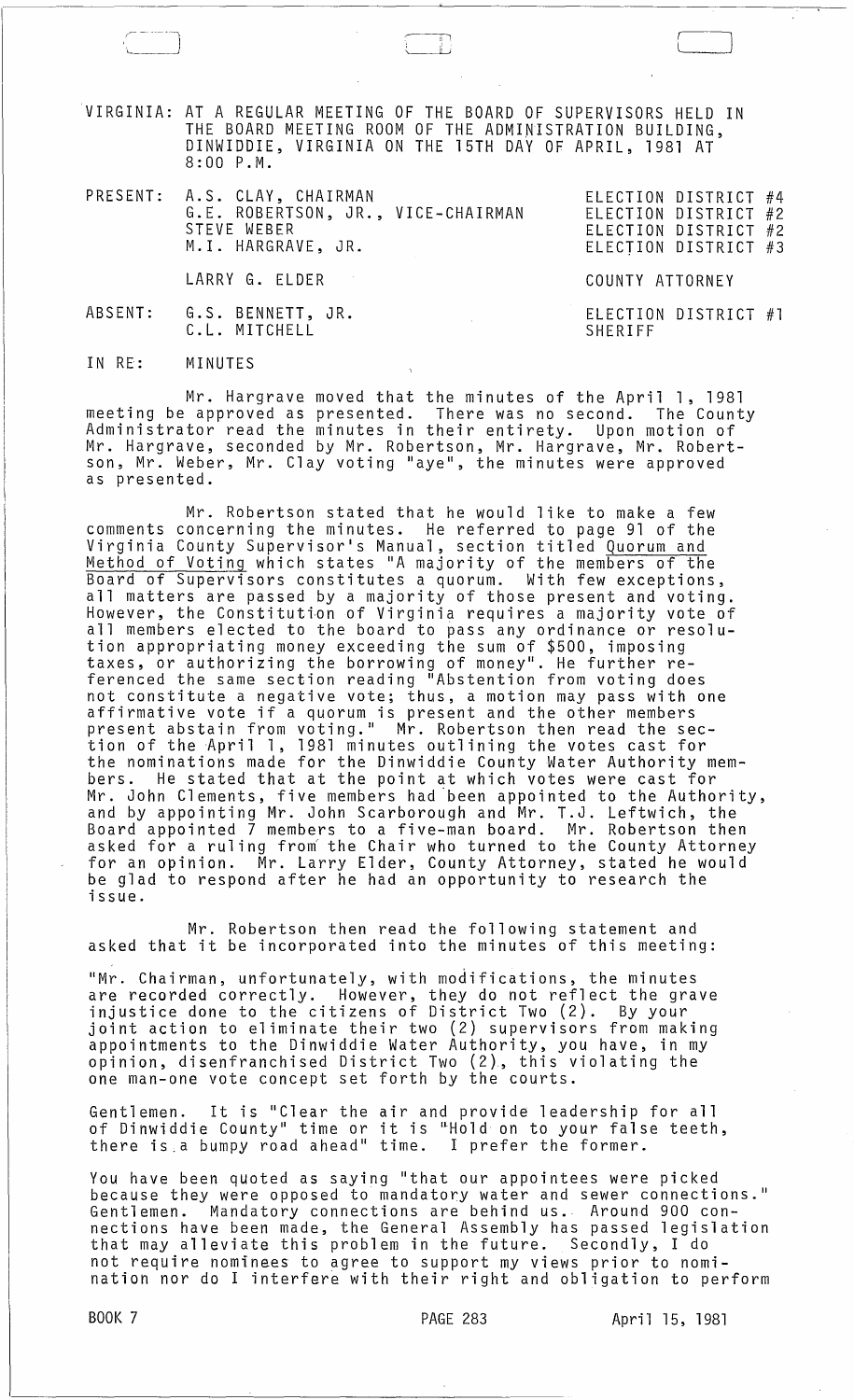the duties of that office. I examine, very closely, their qualifications to perform the duties of that office and their willingness to serve. My appointee, Mr. Larry Toombs, was picked for his expertise in preparing budgets, grants, etc. in his capacity as Director of the Tri-Cities YMCA and prior experience with the City of Petersburg as Director of Recreation. Since our prime concern with the Water Authority is to provide water and sewerage for Dinwiddie County in the most cost effective way possible, these, in my opinion, are very valuable assets.

Gentlemen. When I came on the Board in 1980, I pledged to myself that I would do everything possible to serve Dinwiddie County as a whole and then your districts and our district would benefit. Apparently, I have not succeeded in convincing *you* that there are many concerns of all citizens besides water and sewer. Over half of the citizens of our district are not affected by the water and sewer and their concerns are with taxes, schools, roads, etc. as are all citizens. These are the areas that I feel we must work in as a team to fully represent, youth trying to obtain the best education that we can afford, the young citizen or young couple trying to make a living, the senior citizen trying to put away something for the future, the retired citizen trying to live on fixed income and last but not least, to relieve the burden on the middle aged and middle income citizens.

Sectionalization of Dinwiddie is not in the best interest of the citizens. All citizens must have equal representation in the government thru its elected officials. Without equal representa- tion we will always be involved in procedural matters rather than putting our combined efforts towards solving the problems that affect the living standards and the growth of Dinwiddie.

Gentlemen. You set a precedent at our last meeting when *you* chose to nominate seven (7) names for five (5) appointments. Now. I ask you to set another precedent and rescind that action. By rescinding that action and each supervisor nominating one (1) person for each seat, *you* will be taking a giant step towards reuniting Dinwiddie citizens thus saying to all "this Board will in the future, be involved in the constructive development and growth of Dinwiddie."

Mr. Chairman. I move that the appointments to the Dinwiddie County Water Authority, made on April 1, 1981, be withdrawn and that each supervisor nominate one (1) person to serve on the Dinwiddie County Water Authority and then be properly elected to serve.

Mr. Weber seconded the motion, stating he had talked with the Board prior to making his nomination and they seemed satisfied with his selection. He stated he was very disappointed in their action and he felt he could not serve the people he represented if he was not allowed to make appointments as he saw fit.

Mr. Robertson and Mr. Weber voted "aye". Mr. Hargrave and Mr. Clay voted "nay". Because there was a tie vote and only four members present, this item will be placed on the May 6, 1981 agenda for action by all five members.

IN RE: CLAIMS

Upon motion of Mr. Robertson, seconded by Mr. Weber, Mr. Robertson, Mr. Weber, Mr. Hargrave, Mr. Clay voting "aye",

BE IT RESOLVED by the Board of Supervisors of Dinwiddie County, Virginia that the following claims be approved:

General Fund-checks numbering 81-643 through 81-775 amounting to \$109,108.95; History Book Fund-check #HB-81-2 in the amount of \$1.17.

IN RE: LIVESTOCK CLAIM--VERNON RAGSDALE

Mr. Clay advised the Board that he had been contacted by Mr. Vernon Ragsdale concerning a livestock claim that had been denied at the March 4, 1981 meeting. He stated that after con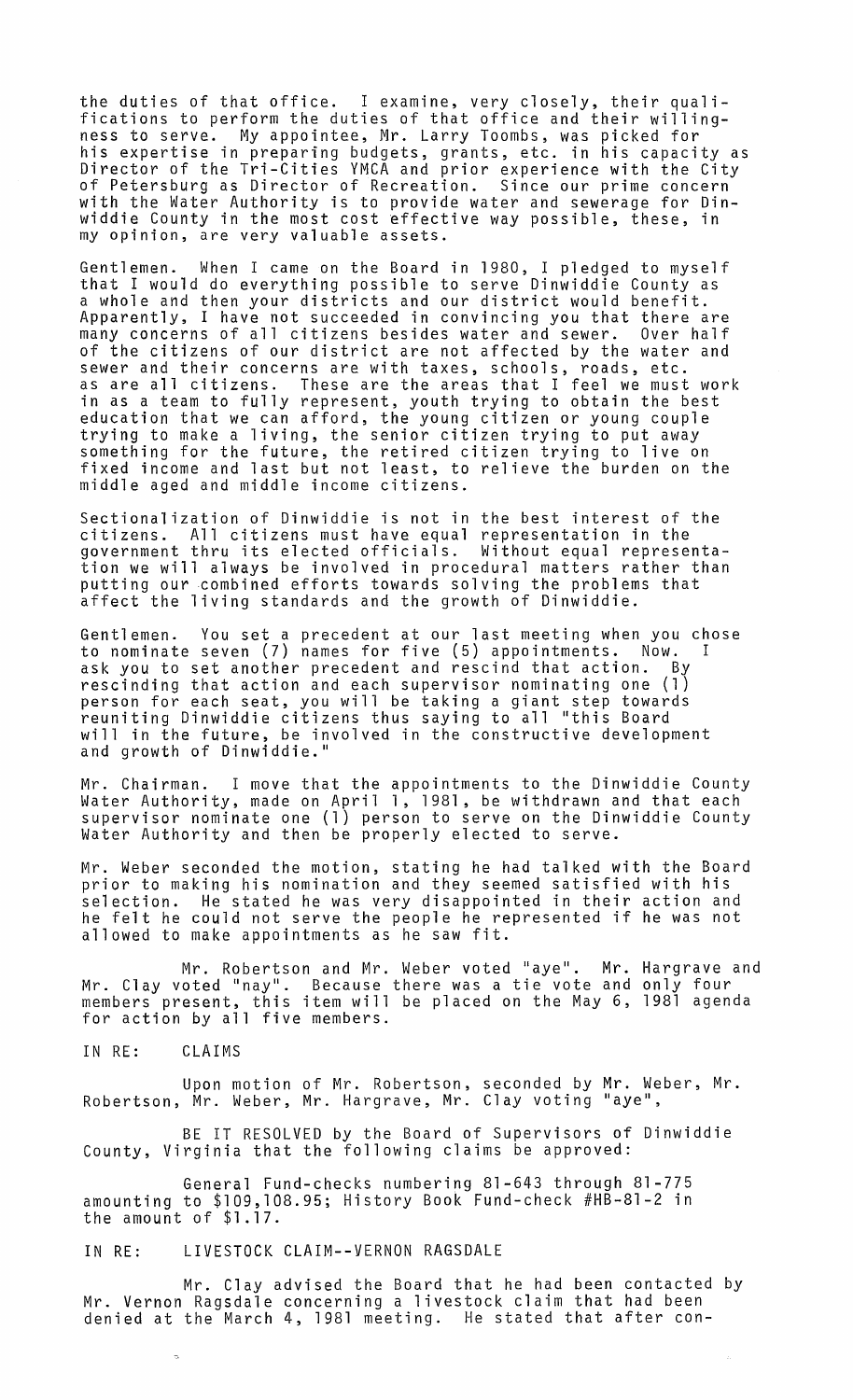versation with Mr. Ragsdale, he felt that the claim was justified and asked the Board to reconsider payment. Mr. Robertson stated that he was reluctant to make a motion either way, not having talked further with the Animal Warden. After a brief discussion, the County Administrator was instructed to discuss the claim with the Animal Warden for consideration at the next meeting.

IN RE: PARTICIPATION IN COUNTY HEALTH INSURANCE GROUP BY AIRPORT AUTHORITY EMPLOYEE

As decided by the Board, at the April 1, 1981 meeting, action on the request by the Airport Authority to place the Executive Director on the County's health insurance group plan was postponed for further investigation. All premiums would be paid by the Airport Authority.

The County Administrator advised the Board that the County was already providing this service to an employee of the Town of McKenney and he did not think adding another employee would pose any problem. He did state that the only exposure it would cause the County would be the effect on the County's exper- ience rating which could be beneficial as well as detrimental.

Upon motion of Mr. Weber, seconded by Mr. Robertson, Mr. Weber, Mr. Robertson, Mr. Hargrave, Mr. Clay voting "aye",

BE IT RESOLVED by the Board of Supervisors of Dinwiddie County, Virginia that the Executive Director of the Airport Authority be allowed to participate in the County's health insurance group<br>plan; and

BE IT FURTHER RESOLVED by the Board of Supervisors of Dinwiddie County, Virginia that all premiums and costs will be paid by the Airport Authority and the check for said premiums will  ${\rm \dot{b}}$ e delivered to the County by the 25th of each month.

IN RE: STATUS OF CONSTITUTIONAL OFFICERS IN RELATION TO THE VIRGINIA ASSOCIATION OF COUNTIES

Upon motion of Mr. Robertson, secon $\stackrel{\text{\scriptsize{\textsf{do}}}}{\text{\scriptsize{\textsf{ded}}}}$  by Mr. Hargrave, Mr. Robertson, Mr. Hargrave, Mr. Weber, Mr. Clay voting "aye",

BE IT RESOLVED that the Board of Supervisors of Dinwiddie County, Virginia urges the Virginia Association of Counties not to amend the By-Laws of the Virginia Association of Counties to include Sheriffs, -Commonwealth Attorneys, -Treasurersi Commissioner of Revenues and Clerks of the Circuit Court<sub>,</sub> in the membership; and

BE IT FURTHER RESOLVED that the Board of Supervisors of Dinwiddie County, Virginia urges the Virginia Association of Counties not to involve the Sheriffs, Commonwealth Attorneys, Treasurers, Commissioner of Revenues and Clerks of the Circuit Court in any manner in the business of the Virginia Association of Counties.

IN RE: RELOCATION OF STATE OFFICE OF THE VIRGINIA ASSOCIATION OF COUNTIES

Upon motion of Mr. Weber, seconded by Mr. Robertson, Mr. Weber, Mr. Robertson, Mr. Hargrave, Mr. Clay voting "aye",

BE IT RESOLVED by the Board of Supervisors of Dinwiddie County, Virginia that it supports the relocation of the Virginia Association of Counties' offices from Charlottesville, Virginia to Richmond, Virginia.

IN RE: AUTHORIZATION TO PREPARE REQUEST FOR CABLETELEVISION PROPOSALS  $\sim$   $\mu$ 

The County Administrator requested that he and the County Attorney be authorized to prepare a document to be sent out to various firms to solicit proposals for proViding cabletelevision to a portion of the County. This document will be presented to

/

 $\Box$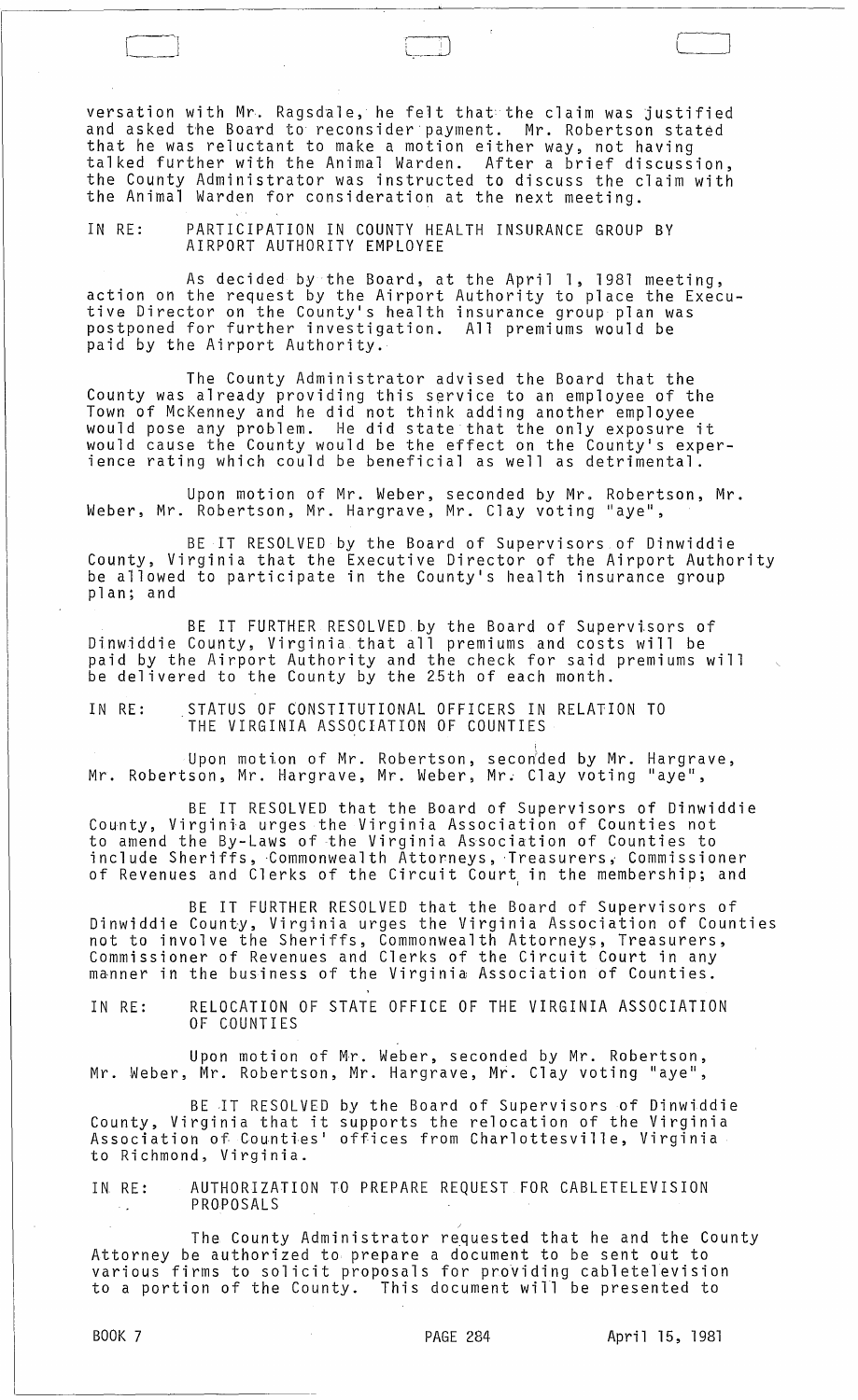the Board for approval before it is sent out.

Upon motion of Mr. Weber, seconded by Mr. Robertson, Mr. Weber, Mr. Robertson, Mr. Hargrave, Mr. Clay voting "aye", the County Attorney and the County Administrator were authorized to prepare the necessary paperwork for the Board's review to be sent out to solicit proposals to provide cabletelevision to a portion of Dinwiddie County.

## IN RE: AUTHORIZATION TO ADVERTISE AMENDMENT TO VEHICLE LICENSES ORDINANCE

Mr. Robertson asked the County Attorney what was included under the term "vehicles" in the proposed amendment to Sec. 11-18, Vehicles Licenses Ordinance. Mr. Elder advised the Board that the term "vehicles" included all those vehicles that have to be state licensed--motor vehicles, trailers, and semi-trailers.

Upon motion of Mr. Hargrave, seconded by Mr. Robertson, Mr. Hargrave, Mr. Robertson, Mr. Weber, Mr. Clay voting "aye", the County Administrator was authorized to advertise the amendment to Sec. 11-18, Vehicle Licenses Ordinance for a public hearing on May 20, 1981.

IN RE: BINGO & RAFFLE PERMIT--DINWIDDIE JUNIOR WOMAN'S CLUB

Upon motion of Mr. Hargrave, seconded by Mr. Weber, Mr. Hargrave, Mr. Weber, Mr. Robertson, Mr. Clay voting "aye", the following resolution was adopted:

WHEREAS, the Dinwiddie Junior Woman's Club has made application to the Board of Supervisors for a Bingo & Raffle Permit for calendar year 1981; and

WHEREAS, the Junior Woman's Club meets the requirements as set forth in Sec. 18.1-340 of the Code of Virginia and has filed the required \$10.00 fee;

NOW THEREFORE BE IT RESOLVED by the Board of Supervisors of Dinwiddie County, Virginia that the Dinwiddie Junior Woman's Club is hereby granted a Bingo & Raffle permit for the calendar year 1981 .

IN RE: DINWIDDIE VFD--ADVANCE ON 1981-82 BUDGET

Mr. Hargrave advised the Board that he had been contacted by the Dinwiddie VFD requesting a \$2,000 advance on their 1981-82 budget towards the purchase of a used jeep for the department. He stated that their 1953 jeep was no longer operable and they were going to fix up the new jeep to be used as a brush truck.

Upon motion of Mr. Hargrave, seconded by Mr. Robertson, Mr. Hargrave, Mr. Robertson, Mr. Weber, Mr. Clay voting "aye",<br>a \$2,000 advance was authorized to be paid to the Dinwiddie VFD from their 1981-82 budget allocation.

#### IN RE: ADJOURNMENT

Upon motion of Mr. Hargrave, seconded by Mr. Robertson, Mr. Hargrave, Mr. Robertson, Mr. Weber, Mr. Clay voting "aye",<br>the meeting adjourned until 8:00 P.M., Tuesday, April 21, 1981.

APRIL 21, 1981 **--** CONTINUATION OF APRIL 15, 1981 MEETING **--** 8:00 P.M.

PRESENT: ALL MEMBERS

## IN RE: EXECUTIVE SESSION

Upon motion of Mr. Robertson, seconded by Mr. Weber, Mr. Robertson, Mr. Weber, Mr. Bennett, Mr. Hargrave, Mr. Clay voting laye", the Board moved into Executive Session at 8:00 P.M. to discuss personnel matters. The meeting reconvened into Open Session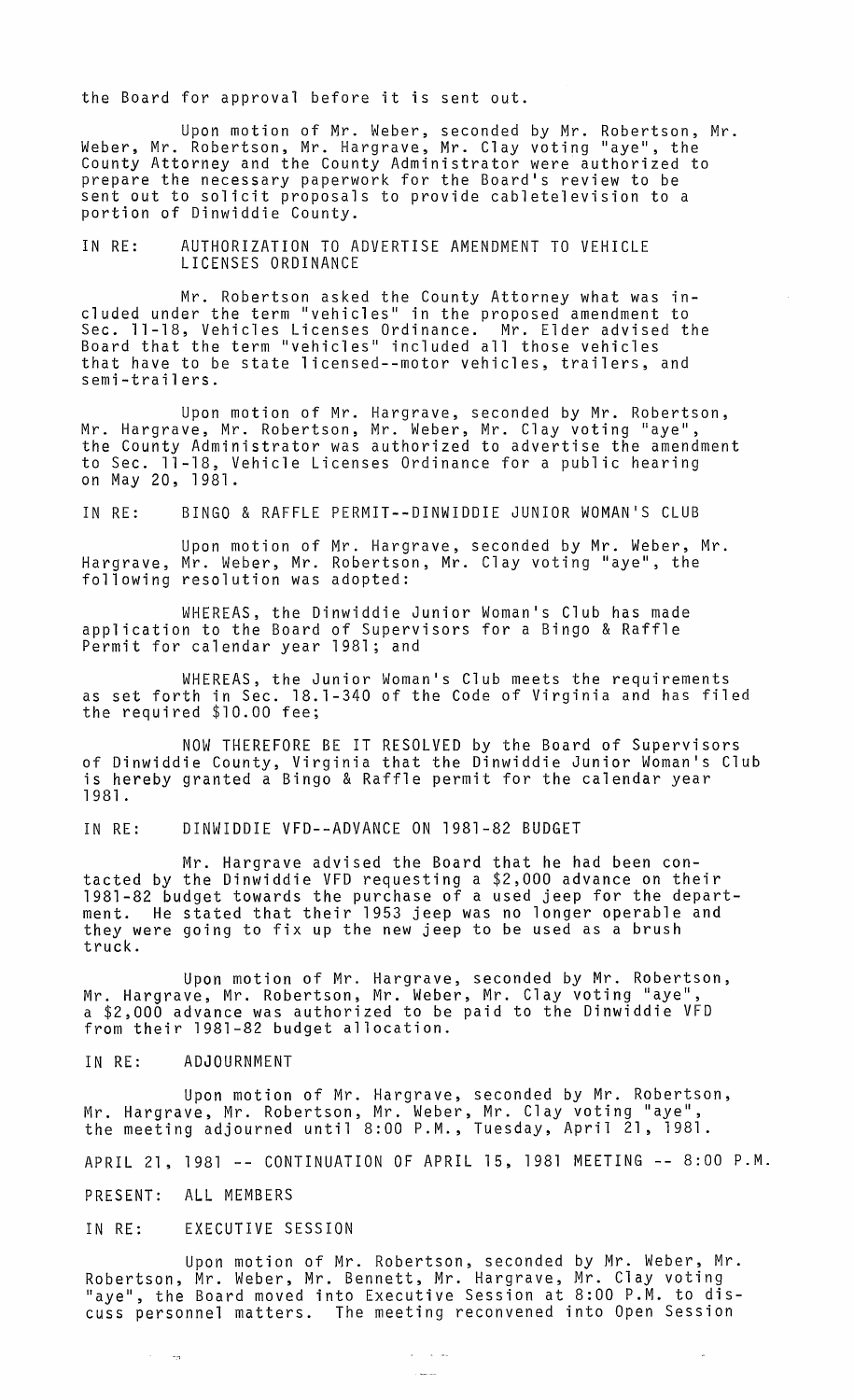at 8:25 P.M.

# IN RE: REVIEW OF 1981-82 BUDGET

The County Administrator reviewed with the Board the income and expense figures for the 1981-82 budget within the guidelines set at the last budget work session.

IN RE: REQUEST FOR COPY OF BUDGET MATERIAL

Mr. Linwood Norman, reporter for the Progress-Index, appeared before the Board to request a copy of the working papers used by the Board during the work session. He further stated that the material was public information and it was a violation of the Freedom of Information Act not to provide him with a copy.

Mr. Hargrave stated there was no finality to the figures discussed until advertised for a public hearing and at that time, copies would be available for the public. He also felt the summary figures given would present the impact of the budget discussed.

Mr. Bennett stated that there would be a presentation of the proposed budget at the public hearing but the Board needed at least one more work session.

Mr. Robertson stated that he was concerned about the legal requirements as to whether the materials were actually a public document. In light of the Freedom of Information Act, he felt it prudent to seek legal advice. Mr. Weber stated that he thought the rates were too high but he felt there was little that could be cut now. Therefore, he personally felt a copy of the working papers should be provided to Mr. Norman.

Mr. Robertson moved that the County seek a legal opinion on Mr. Norman's request. Mr. Weber seconded the motion. Mr. Robertson, Mr. Weber, Mr. Hargrave, Mr. Bennett, Mr. Clay voted "aye".

#### IN RE: ADJOURNMENT

Upon motion of Mr. Robertson, seconded by Mr. Weber, Mr. Robertson, Mr. Weber, Mr. Hargrave, Mr. Bennett, Mr. Clay voting<br>"aye", the meeting adjourned at 10:10 P.M. 2002

ATTEST:~ W.C. KN TT

Ø CLAY, CHAIRMAN  $A.5.$ 

 $\Box$ J1"